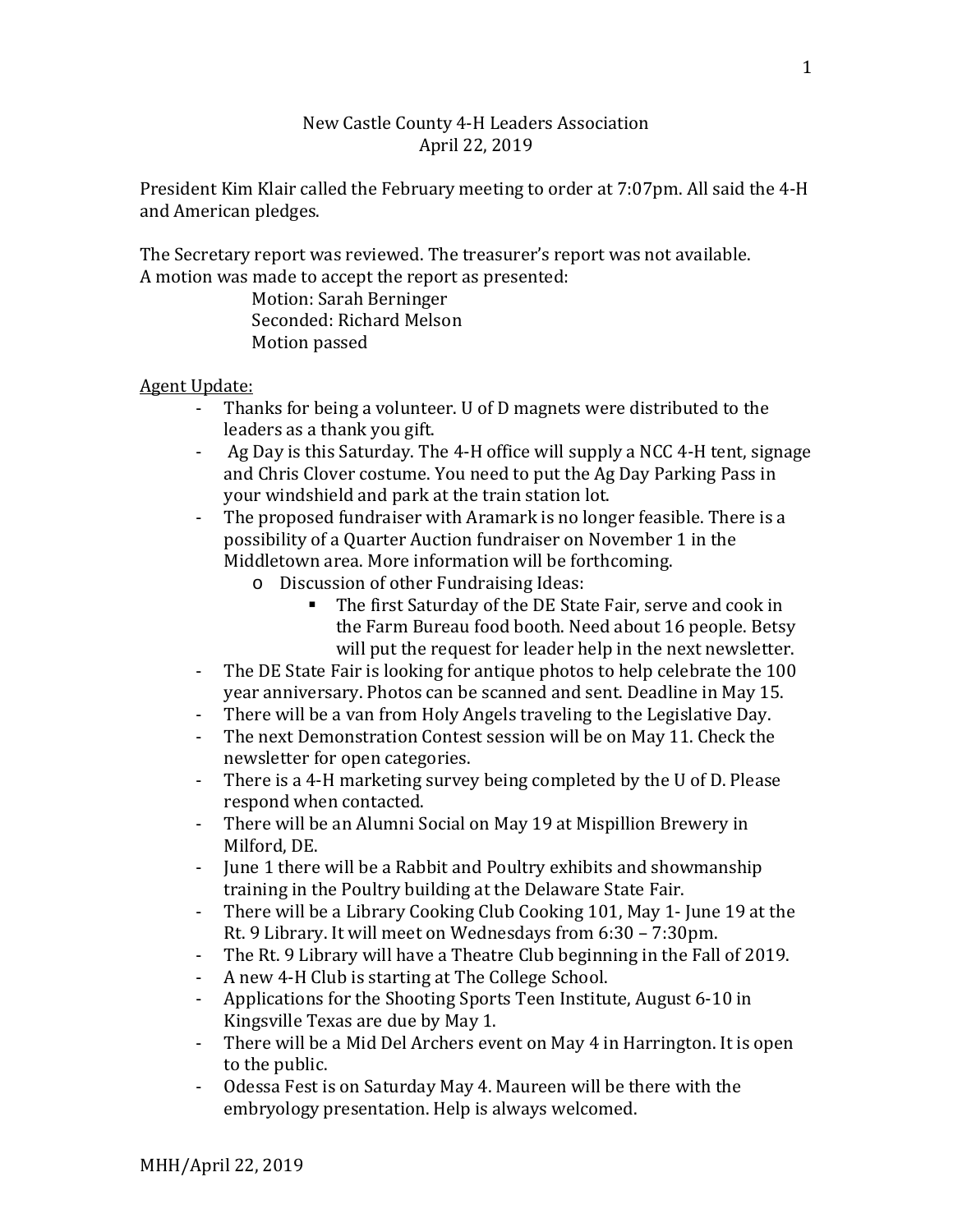- There are still vacancies in the Environmental Camp, July 5-7 at Ashland Nature Center. There is also a scholarship available. Five more counselors are needed.
- Day Camp is almost full. Only about 10 slots remain.<br>- State Teen Council Officer applications are due June
- State Teen Council Officer applications are due June 28 to the State 4-H Office.
- Set up for the 4-H building at the DE State Fair is July 1. Help is needed to prepare the building for exhibits.

Old Business:

-

- 1. The Statewide Archery event was a great success. NCC 4-Her Jacob Green won his event.
- 2. Younger Member Overnighter was a huge success. We had 24 participants and 7 counselors. Ten NCC 4-H Clubs were represented.
- 3. The recently held Dairy Show went well.
- 4. Jr. Leader Weekend was cancelled due to lack of participation.
- 5. The new Fishing Club has seven 4-Hers participating. Future meetings are being planned.
- 6. The Clothing Showcase had 3 NCC 4-Hers participating. The number of participants was down this year in all the counties and the event may go back to having just a statewide event.

New Business:

- 7. April 22 is the due date for Legislative Day registration.
- 8. State 4-H Record Books, Dairy leases, and 4-H Foundation Scholarship applications are due May 1
- 9. Cecil County Breeders Fair entries are due May 1. Entries must be postmarked by May 1.
- 10. There will be a Horse and Poultry Judging event on May 2, Please RSVP to Kaitlin if your 4-Her is planning to participate.
- 11. May 4-5 the C3/HLA Wellness Weekend will be held. Registration is full.
- 12. May 4th is Livestock weigh-in for the Delaware State Fair. It will be held at Cook's Farm from 9-11am.
- 13. May 8th is Legislative Day in Dover. Transportation is available at the Holy Angels parking lot.
- 14. NCC 4-H Livestock entries are due May 10<sup>th</sup> (postmarked).
- 15. May 11 will be the next Demonstration Contest session. Check the newsletter for open categories.
- 16. The next meeting of the NCC Links will be on May 14 at 7:00 pm in the NCC 4-H office.
- 17. May 18 will be the next Fishing Club Meeting. It will be form 10am- 12pm at Town Point Church in Chesapeake City, MD.
- 18. May 19 there will be a 4-H Alumni Social at the Mispillion River Brewing Company from 2-4pm.